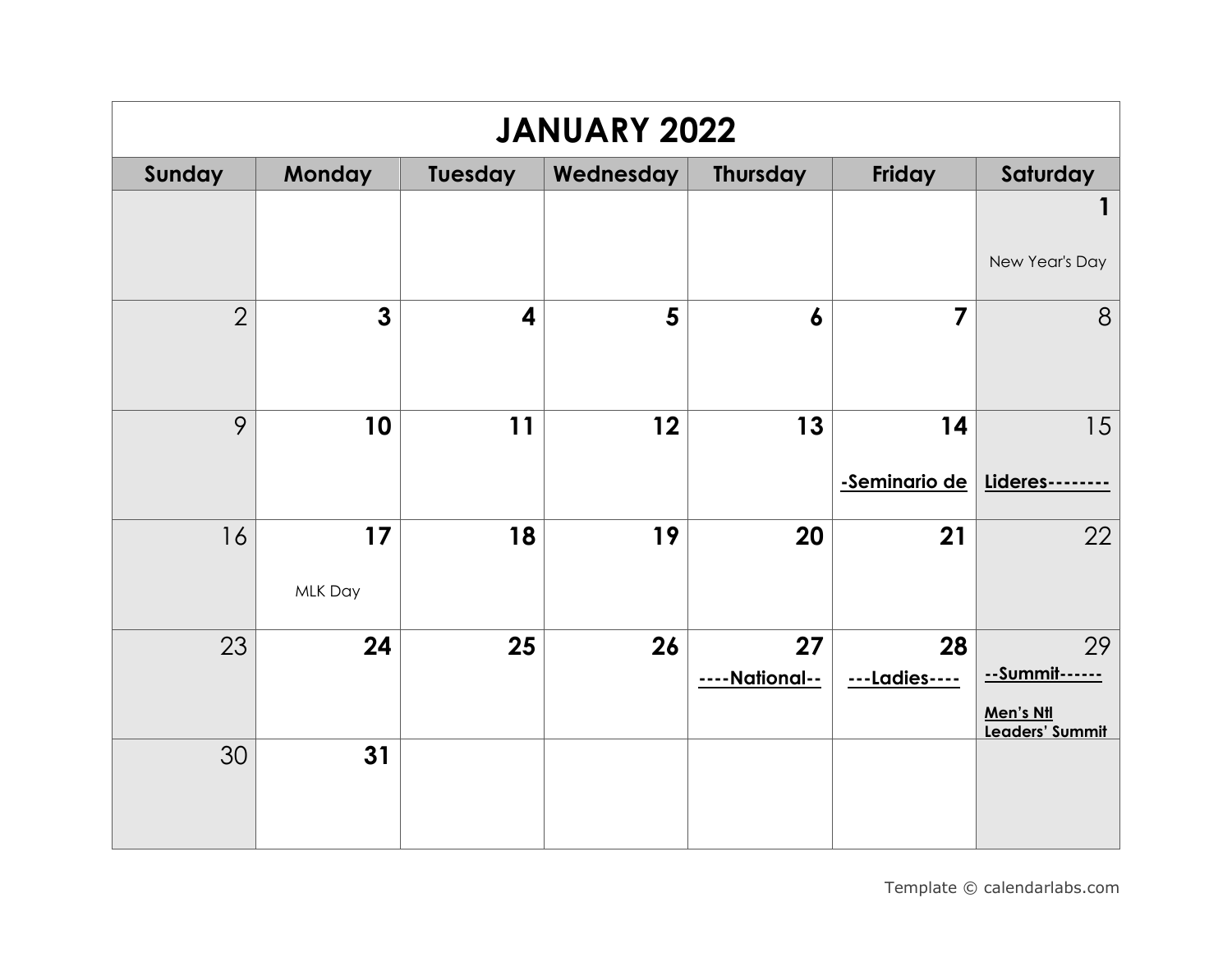| <b>FEBRUARY 2022</b> |                                         |         |                |                |                         |                                                       |  |  |
|----------------------|-----------------------------------------|---------|----------------|----------------|-------------------------|-------------------------------------------------------|--|--|
| Sunday               | <b>Monday</b>                           | Tuesday | Wednesday      | Thursday       | Friday                  | Saturday                                              |  |  |
|                      |                                         | 1       | $\overline{2}$ | $\overline{3}$ | $\overline{\mathbf{4}}$ | 5<br><b>Actividad</b><br>Esposas de<br>Pastor         |  |  |
| $\overline{6}$       | $\overline{7}$                          | 8       | 9              | 10             | 11                      | 12                                                    |  |  |
| 13                   | 14<br><b>Valentine's Day</b>            | 15      | 16             | 17             | 18                      | 19<br>Escuela de<br>Pastores y<br><b>Evaluaciones</b> |  |  |
| 20                   | 21<br>District<br>Secretary<br>Training | 22      | 23             | 24             | 25<br>-Consagracion     | 26<br><b>Varonil------</b>                            |  |  |
| 27                   | 28                                      |         |                |                |                         |                                                       |  |  |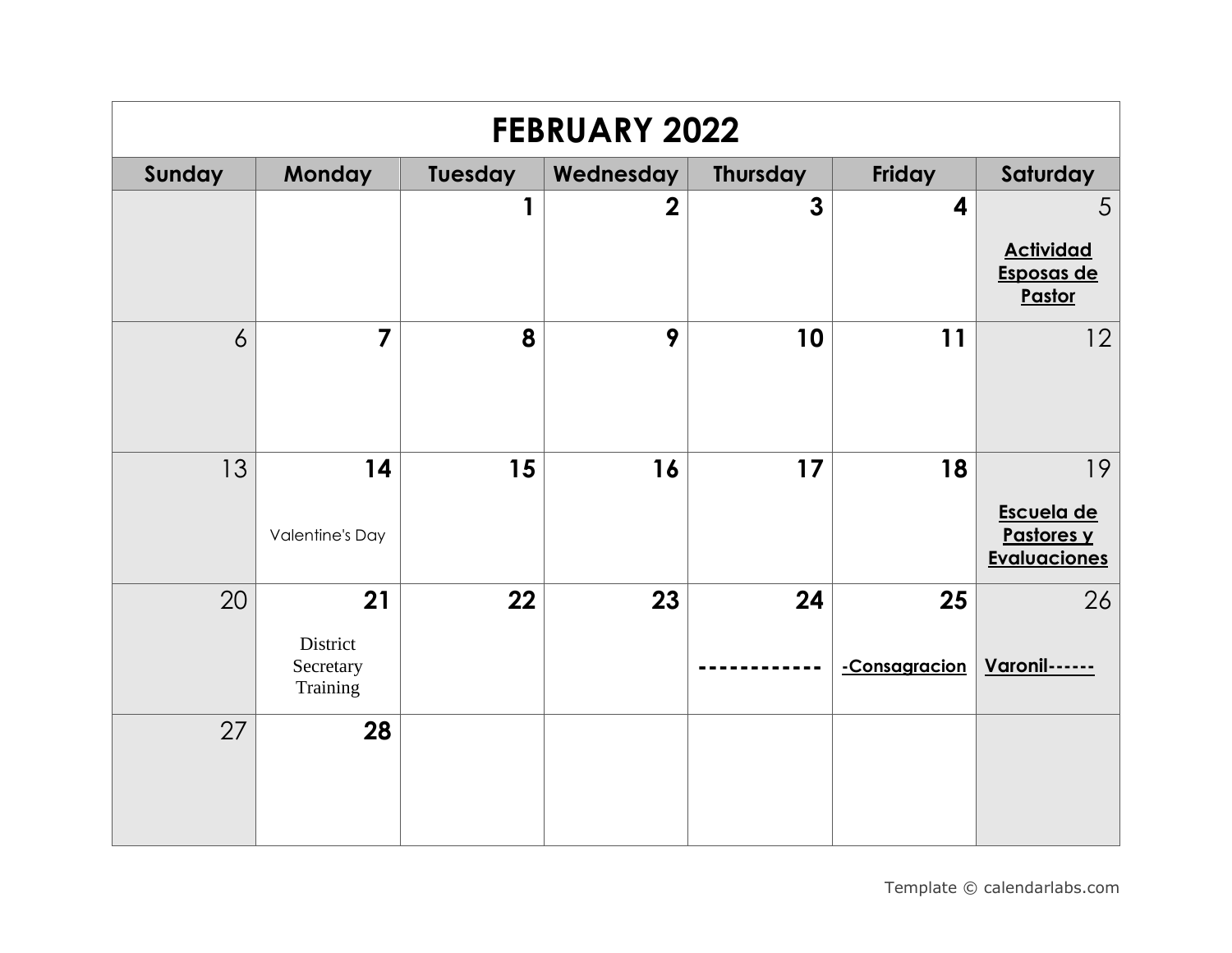| <b>MARCH 2022</b> |                |              |                   |              |                         |               |  |  |  |
|-------------------|----------------|--------------|-------------------|--------------|-------------------------|---------------|--|--|--|
| Sunday            | <b>Monday</b>  | Tuesday      | Wednesday         | Thursday     | Friday                  | Saturday      |  |  |  |
|                   |                | 1            | $\overline{2}$    | 3            | $\overline{\mathbf{4}}$ | 5             |  |  |  |
|                   |                |              |                   | --NYA--      | <u>----Dallas----</u>   | --Texas------ |  |  |  |
| $\overline{6}$    | $\overline{7}$ | 8            | 9                 | 10           | 11                      | 12            |  |  |  |
|                   |                |              | <u>--National</u> | --Men of --  | --Impact-----           |               |  |  |  |
| 13                | 14             | 15           | 16                | 17           | 18                      | 19            |  |  |  |
|                   | --------STX--  | -Messengers- | ---Of Peace--     | Consecration | --Week-------           |               |  |  |  |
| 20                | 21             | 22           | 23                | 24           | 25                      | 26            |  |  |  |
| 27                | 28             | 29           | 30                | 31           |                         |               |  |  |  |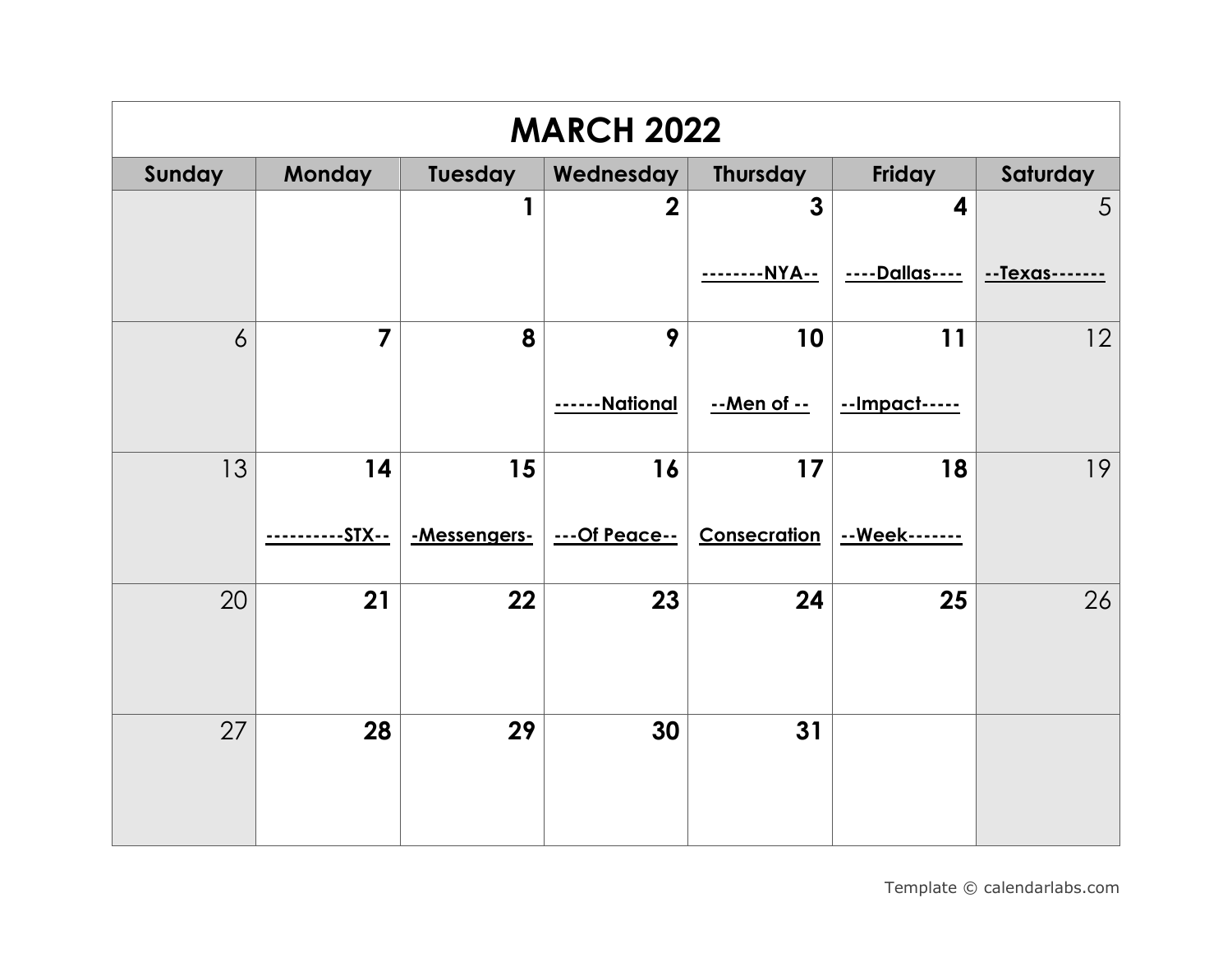| <b>APRIL 2022</b>            |                         |                 |                  |                                     |                                   |                                                        |  |  |
|------------------------------|-------------------------|-----------------|------------------|-------------------------------------|-----------------------------------|--------------------------------------------------------|--|--|
| Sunday                       | <b>Monday</b>           | <b>Tuesday</b>  | Wednesday        | Thursday                            | Friday                            | Saturday                                               |  |  |
|                              |                         |                 |                  |                                     | 1                                 | $\overline{2}$                                         |  |  |
| 3                            | $\overline{\mathbf{4}}$ | $5\overline{)}$ | $\boldsymbol{6}$ | $\overline{7}$<br><u>--Heart---</u> | 8<br>----& Soul-----              | 9<br>--Dallas, TX---                                   |  |  |
| 10                           | 11                      | 12              | 13               | 14<br><u>-Dorcas--</u>              | 15<br>----Camp----<br>Good Friday | 16<br>--SPI, TX------<br>Escuela de<br><b>Pastores</b> |  |  |
| 17<br>Resurrection<br>Sunday | 18                      | 19              | 20               | 21                                  | 22                                | 23                                                     |  |  |
| 24                           | 25                      | 26              | 27               | 28                                  | 29                                | 30                                                     |  |  |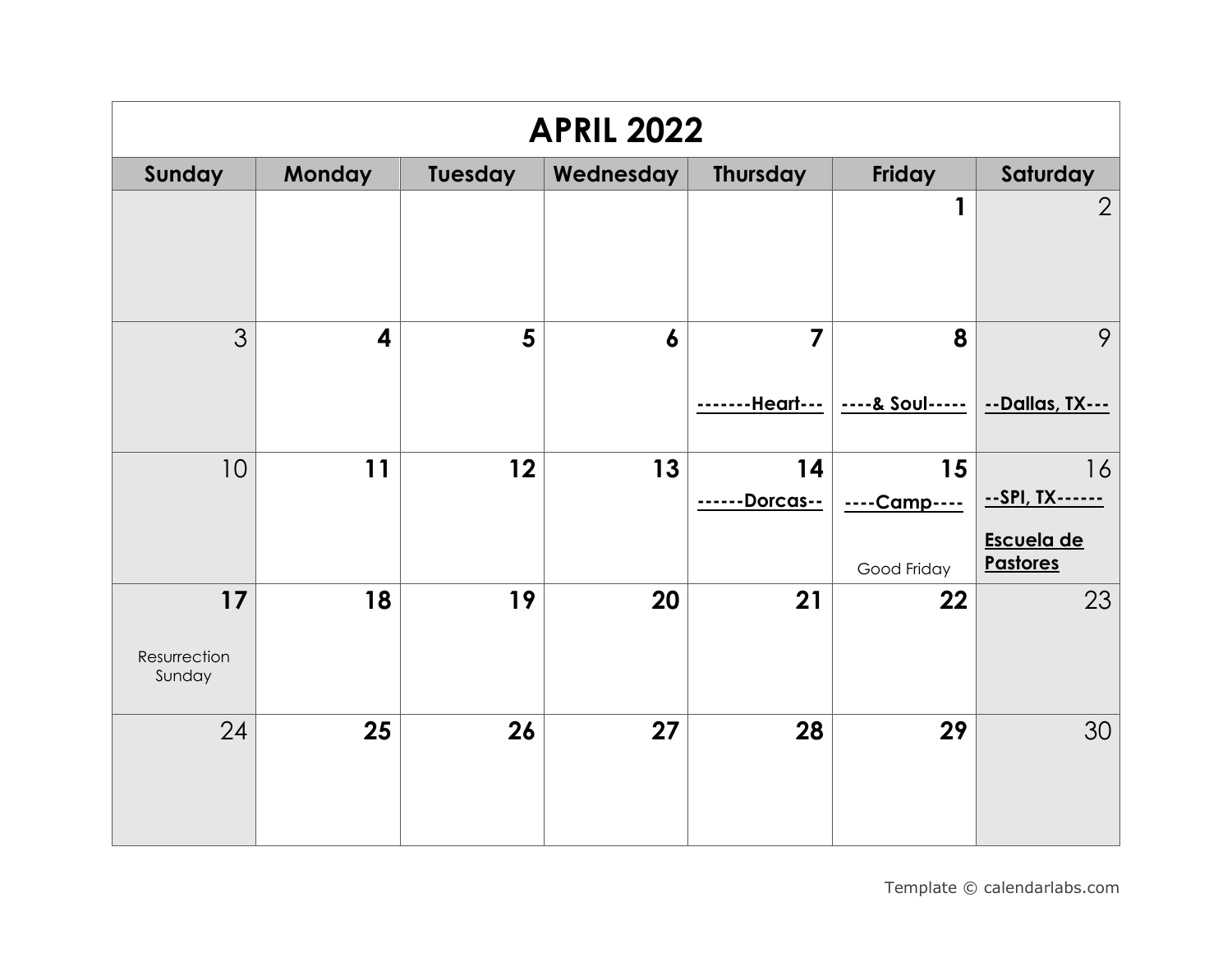| <b>MAY 2022</b>   |                           |              |           |                 |                  |                                       |  |  |
|-------------------|---------------------------|--------------|-----------|-----------------|------------------|---------------------------------------|--|--|
| Sunday            | Monday                    | Tuesday      | Wednesday | <b>Thursday</b> | Friday           | Saturday                              |  |  |
| $\mathbf{1}$      | $\overline{2}$            | $\mathbf{3}$ | 4         | 5               | $\boldsymbol{6}$ | $\overline{7}$                        |  |  |
| 8<br>Mother's Day | 9                         | 10           | 11        | 12              | 13               | 4<br>Día Familiar<br><b>Distrital</b> |  |  |
| 15                | 16                        | 17           | 18        | 19              | 20               | 21                                    |  |  |
| 22                | 23                        | 24           | 25        | 26              | 27               | 28                                    |  |  |
| 29                | 30<br><b>Memorial Day</b> | 31           |           |                 |                  |                                       |  |  |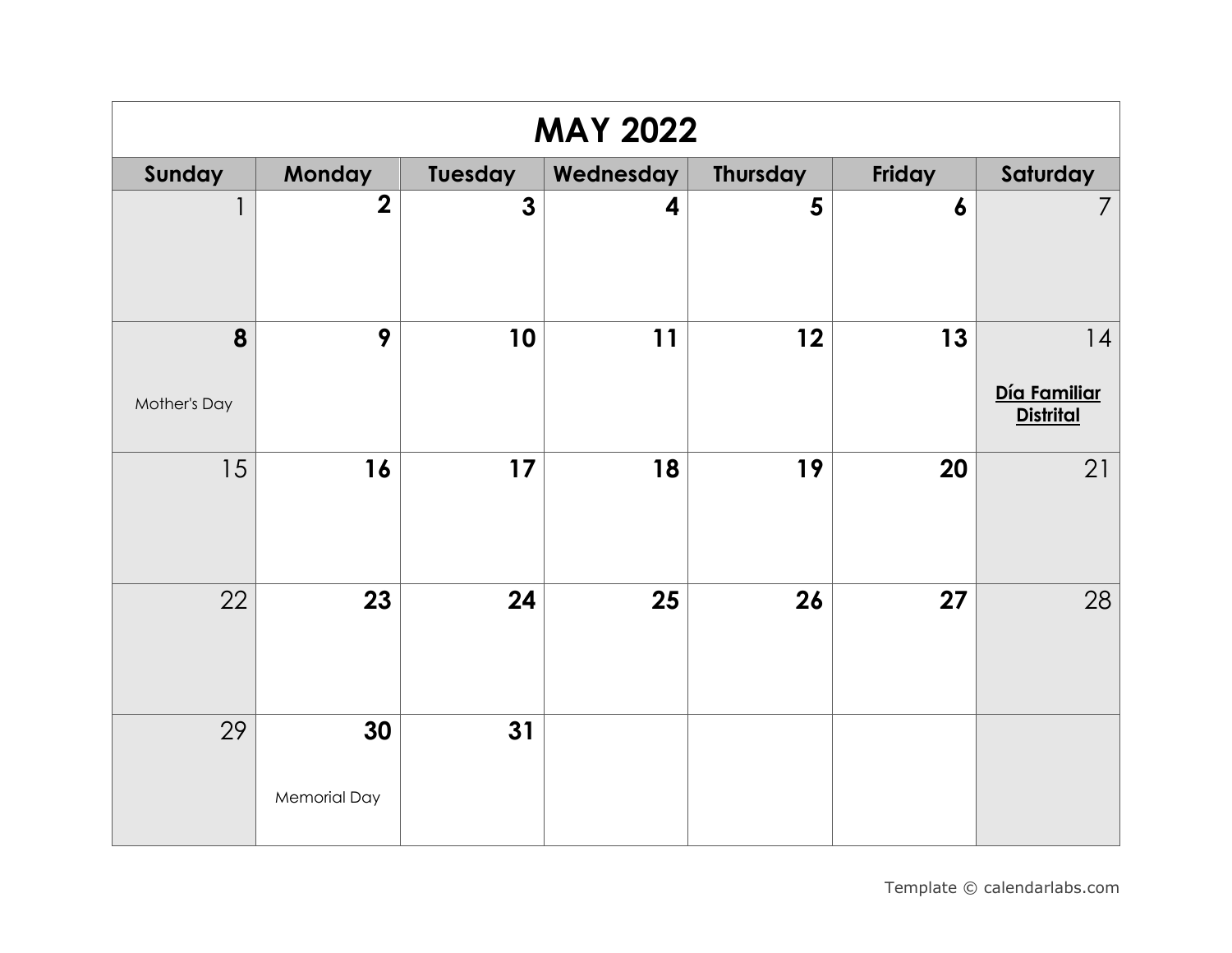| <b>JUNE 2022</b>    |                  |                |           |                         |                      |                                                 |  |  |  |
|---------------------|------------------|----------------|-----------|-------------------------|----------------------|-------------------------------------------------|--|--|--|
| Sunday              | <b>Monday</b>    | Tuesday        | Wednesday | <b>Thursday</b>         | <b>Friday</b>        | Saturday                                        |  |  |  |
|                     |                  |                |           | $\overline{\mathbf{2}}$ | $\mathbf{3}$         | $\overline{4}$<br>Escuela de<br><b>Pastores</b> |  |  |  |
| 5                   | $\boldsymbol{6}$ | $\overline{7}$ | 8         | 9                       | 10<br>---- Actividad | 11<br>Esposas -----                             |  |  |  |
| 12<br>-De Pastores- | 13               | 14             | 15        | 16                      | 17                   | 18<br>Caminata y<br><b>Social</b><br>(Dorcas)   |  |  |  |
| 19<br>Father's Day  | 20               | 21             | 22        | 23                      | 24                   | 25                                              |  |  |  |
| 26                  | 27               | 28             | 29        | 30                      |                      |                                                 |  |  |  |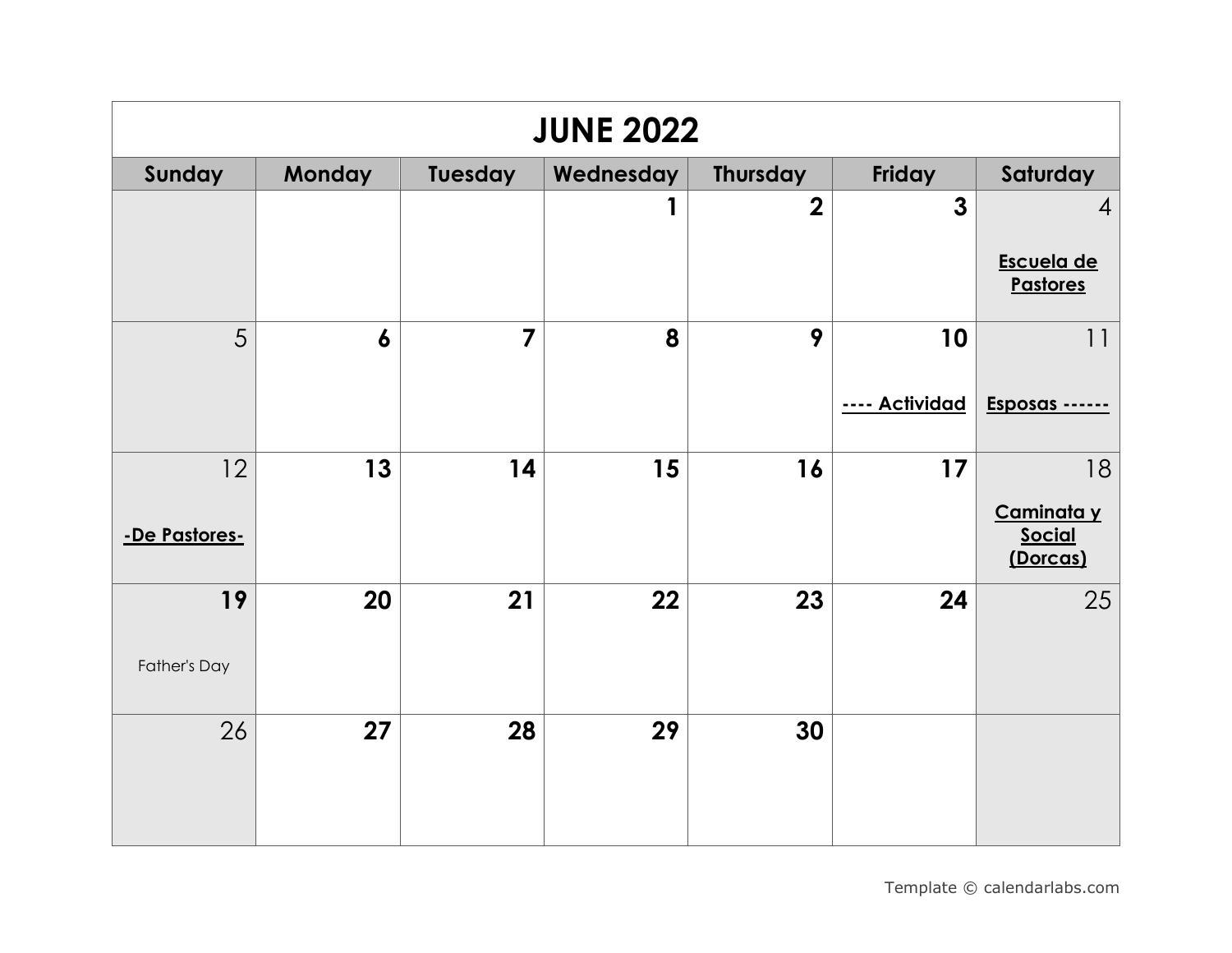| <b>JULY 2022</b> |                                                |                |                |                         |                       |                       |  |  |  |
|------------------|------------------------------------------------|----------------|----------------|-------------------------|-----------------------|-----------------------|--|--|--|
| Sunday           | <b>Monday</b>                                  | Tuesday        | Wednesday      | <b>Thursday</b>         | Friday                | Saturday              |  |  |  |
|                  |                                                |                |                |                         | 1                     | $\overline{2}$        |  |  |  |
| 3                | $\overline{\mathbf{4}}$<br>Independence<br>Day | $5\phantom{1}$ | 6              | $\overline{\mathbf{z}}$ | 8                     | 9                     |  |  |  |
| 10               | 11                                             | 12             | 13             | 14<br>--STX---          | 15<br>Campamento      | 16<br>Varonil-        |  |  |  |
| 17               | 18                                             | 19             | 20             | 21                      | 22                    | 23                    |  |  |  |
| 24               | 25                                             | 26             | 27<br>-STX---- | 28<br>Campamento        | 29<br>----Juvenil---- | 30<br>----STX-------- |  |  |  |
| 31               |                                                |                |                |                         |                       |                       |  |  |  |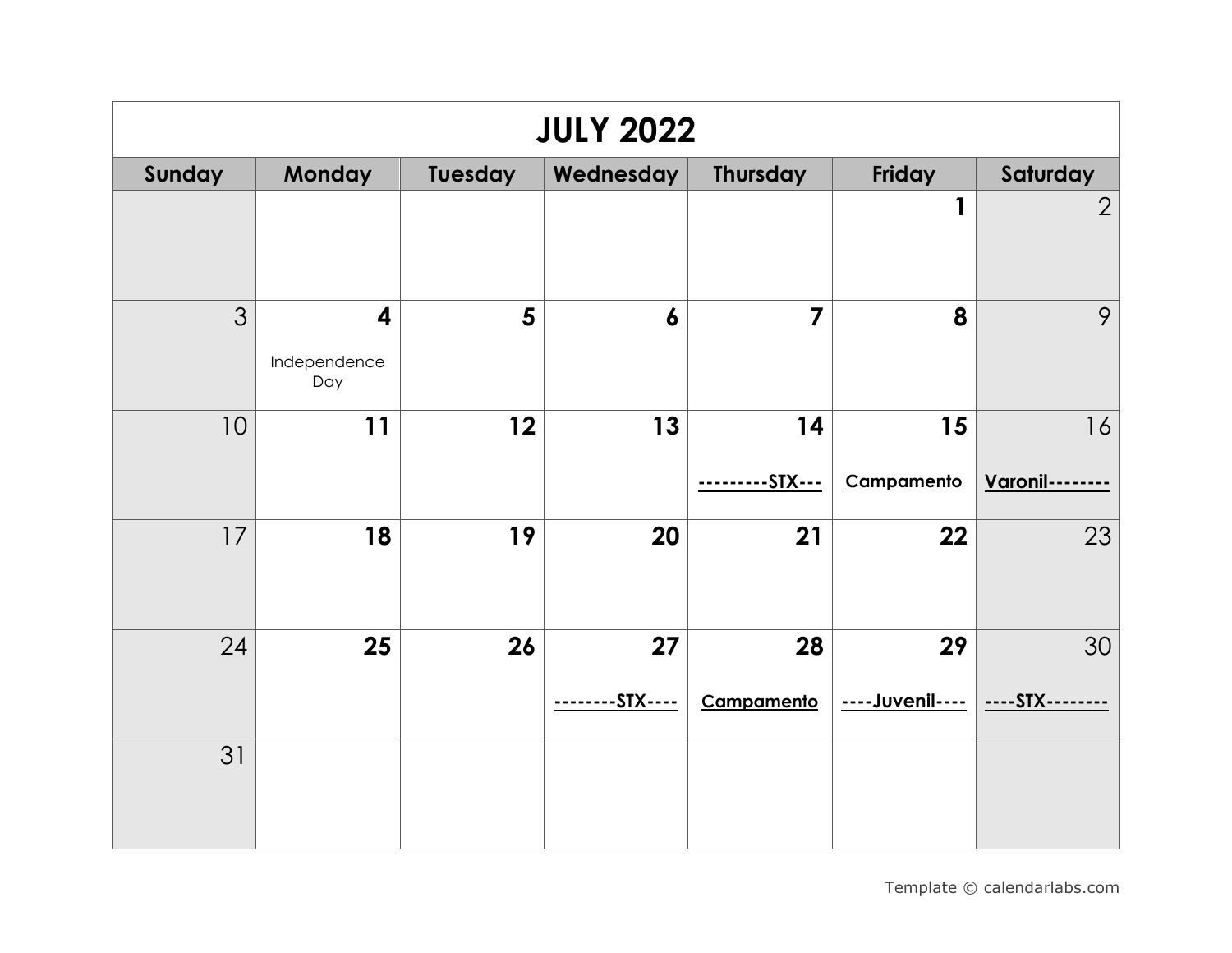| <b>AUGUST 2022</b> |        |                         |                |                         |              |                |  |  |  |
|--------------------|--------|-------------------------|----------------|-------------------------|--------------|----------------|--|--|--|
| Sunday             | Monday | Tuesday                 | Wednesday      | Thursday                | Friday       | Saturday       |  |  |  |
|                    | 1      | $\overline{\mathbf{2}}$ | $\overline{3}$ | $\overline{\mathbf{4}}$ | 5            | $\overline{6}$ |  |  |  |
|                    |        |                         |                |                         | -Celebración | Pentecostal--  |  |  |  |
| $\overline{7}$     | 8      | 9                       | 10             | 11                      | 12           | 13             |  |  |  |
| 14                 | 15     | 16                      | 17             | 18                      | 19           | 20             |  |  |  |
| 21                 | 22     | 23                      | 24             | 25                      | 26           | 27             |  |  |  |
| 28                 | 29     | 30                      | 31             |                         |              |                |  |  |  |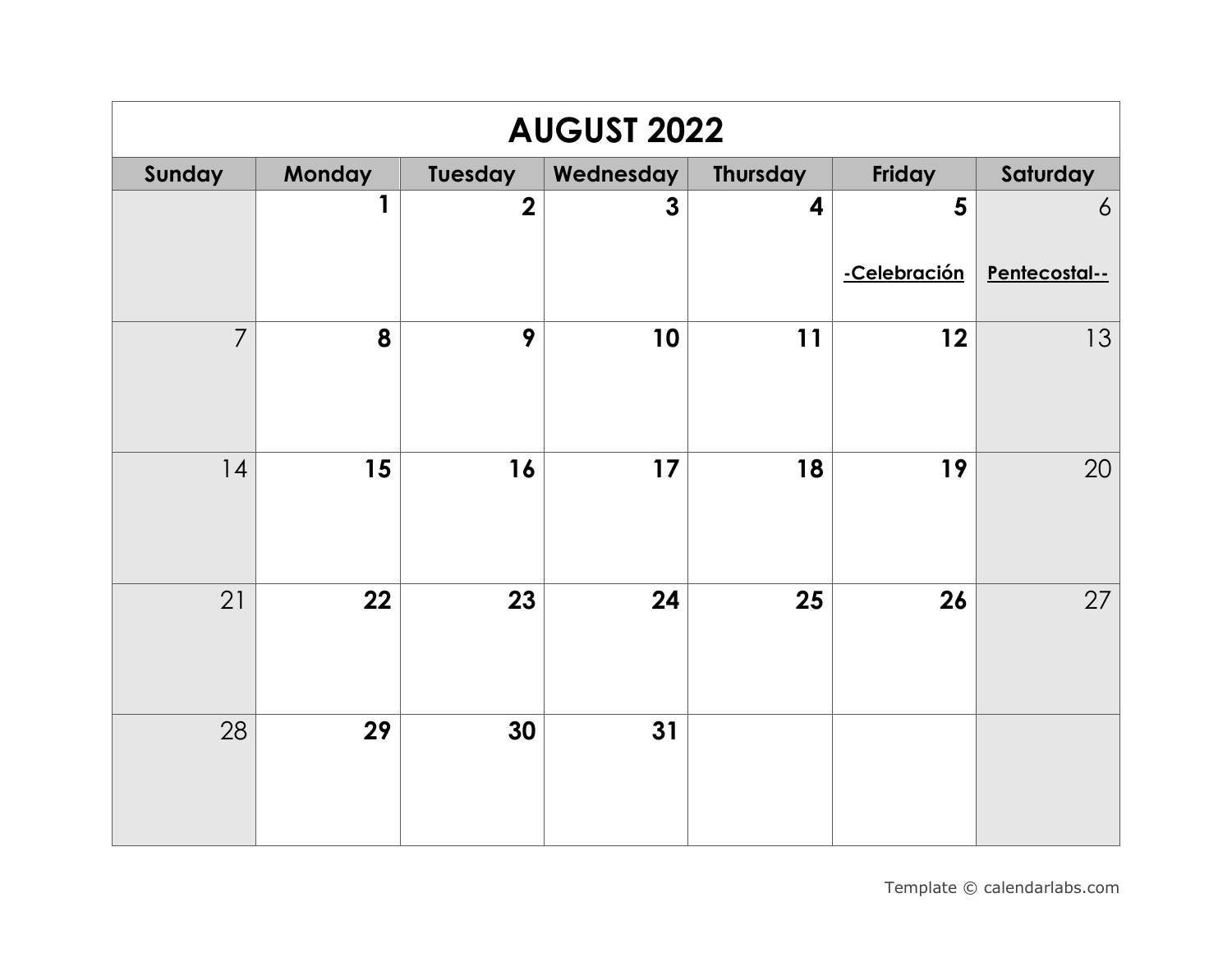| <b>SEPTEMBER 2022</b> |                |                  |                |                              |                                |                                                                                |  |  |
|-----------------------|----------------|------------------|----------------|------------------------------|--------------------------------|--------------------------------------------------------------------------------|--|--|
| Sunday                | Monday         | <b>Tuesday</b>   | Wednesday      | <b>Thursday</b>              | Friday                         | Saturday                                                                       |  |  |
|                       |                |                  |                | 1                            | $\overline{2}$                 | 3                                                                              |  |  |
| $\overline{4}$        | 5<br>Labor Day | $\boldsymbol{6}$ | $\overline{7}$ | 8                            | 9                              | 10                                                                             |  |  |
| 11                    | 12             | 13               | 14             | 15<br><u>------Retiro---</u> | 16<br>---Pastoral---           | 17<br><u>--Distrital----</u><br>Planeación<br>Mesa Directiva y<br>Federaciones |  |  |
| 18                    | 19             | 20               | 21             | 22                           | 23<br>--Actividad<br>Esposas-- | 24<br>de Pastores--                                                            |  |  |
| 25                    | 26             | 27               | 28             | 29                           | 30                             |                                                                                |  |  |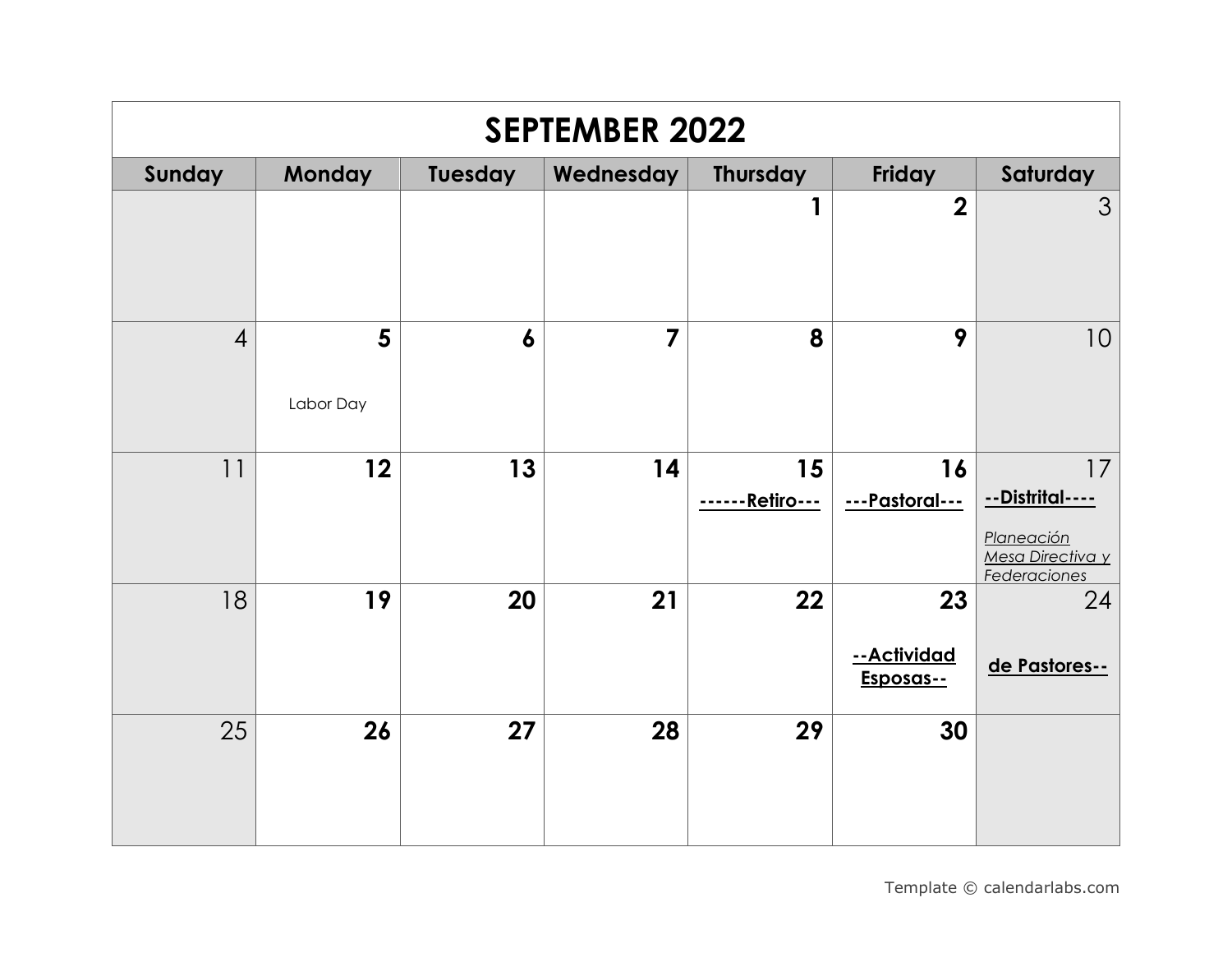| <b>OCTOBER 2022</b> |              |                  |                |                  |                         |                                   |  |  |
|---------------------|--------------|------------------|----------------|------------------|-------------------------|-----------------------------------|--|--|
| Sunday              | Monday       | Tuesday          | Wednesday      | <b>Thursday</b>  | Friday                  | Saturday                          |  |  |
|                     |              |                  |                |                  |                         |                                   |  |  |
| $\overline{2}$      | $\mathbf{3}$ | $\boldsymbol{4}$ | $5\phantom{1}$ | $\boldsymbol{6}$ | $\overline{\mathbf{z}}$ | 8                                 |  |  |
|                     |              |                  |                | -Consagración    | ---Femenil---           | -Y Flor Azul---                   |  |  |
| 9                   | 10           | 11               | 12             | 13               | 14                      | 15                                |  |  |
|                     | Columbus Day |                  |                |                  |                         |                                   |  |  |
| 16                  | 17           | 18               | 19             | 20               | 21                      | 22                                |  |  |
|                     |              |                  |                |                  |                         | <b>Varones</b><br><b>Cook Off</b> |  |  |
| 23                  | 24           | 25               | 26             | 27               | 28                      | 29                                |  |  |
|                     |              |                  |                |                  |                         |                                   |  |  |
| 30                  | 31           |                  |                |                  |                         |                                   |  |  |
|                     |              |                  |                |                  |                         |                                   |  |  |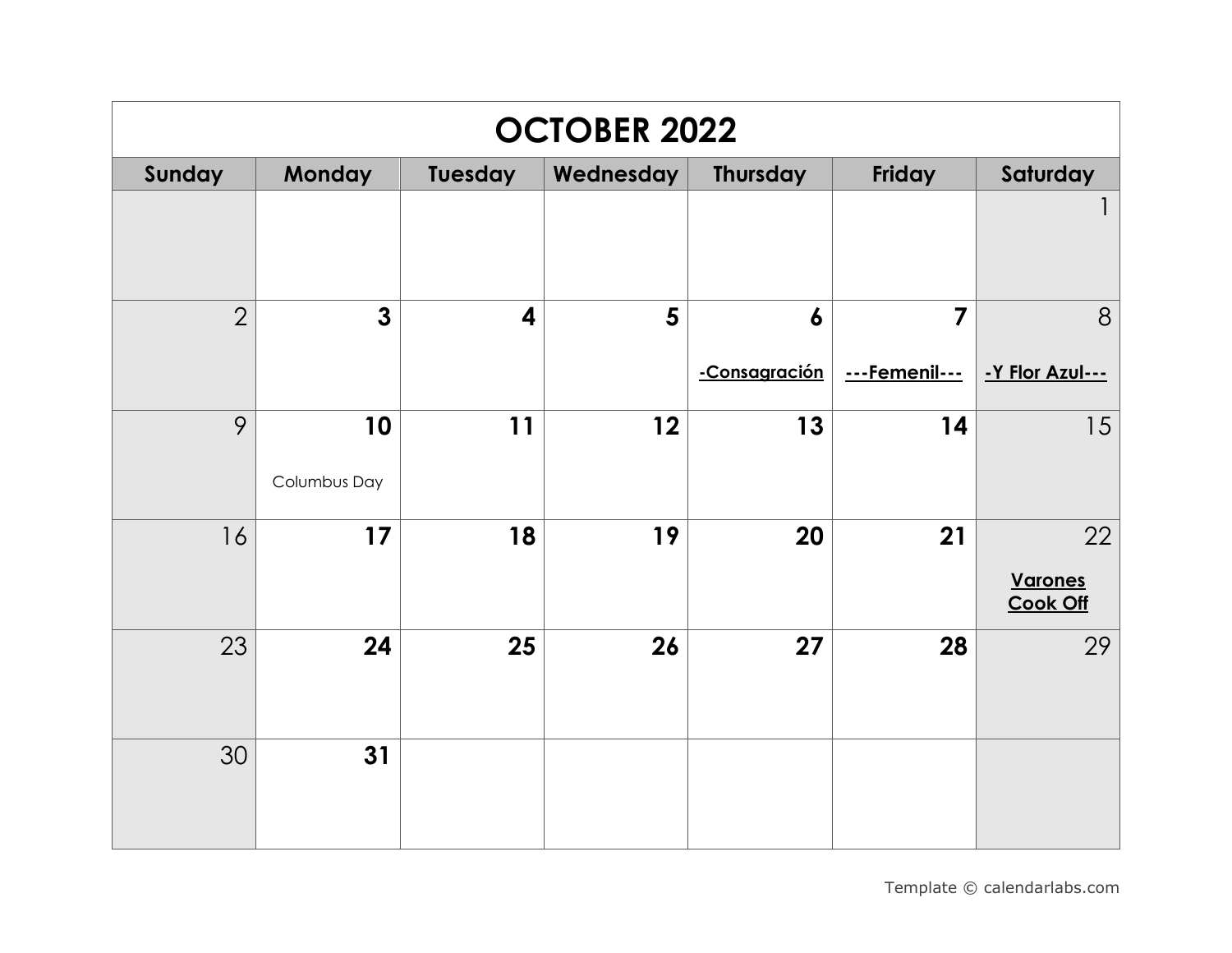| <b>NOVEMBER 2022</b> |                         |         |                           |                                           |                           |          |  |  |  |
|----------------------|-------------------------|---------|---------------------------|-------------------------------------------|---------------------------|----------|--|--|--|
| Sunday               | Monday                  | Tuesday | Wednesday                 | <b>Thursday</b>                           | Friday                    | Saturday |  |  |  |
|                      |                         | 1       | $\overline{2}$            | $\overline{\mathbf{3}}$                   | $\overline{\mathbf{4}}$   | 5        |  |  |  |
| $\overline{6}$       | $\overline{\mathbf{z}}$ | 8       | 9                         | 10                                        | 11<br><b>Veterans Day</b> | 12       |  |  |  |
| 13                   | 14                      | 15      | 16                        | 17                                        | 18                        | 19       |  |  |  |
| 20                   | 21                      | 22      | 23<br>--National-<br>$ -$ | 24<br>-Convention-<br>Thanksgiving<br>Day | 25                        | 26       |  |  |  |
| 27                   | 28                      | 29      | 30                        |                                           |                           |          |  |  |  |